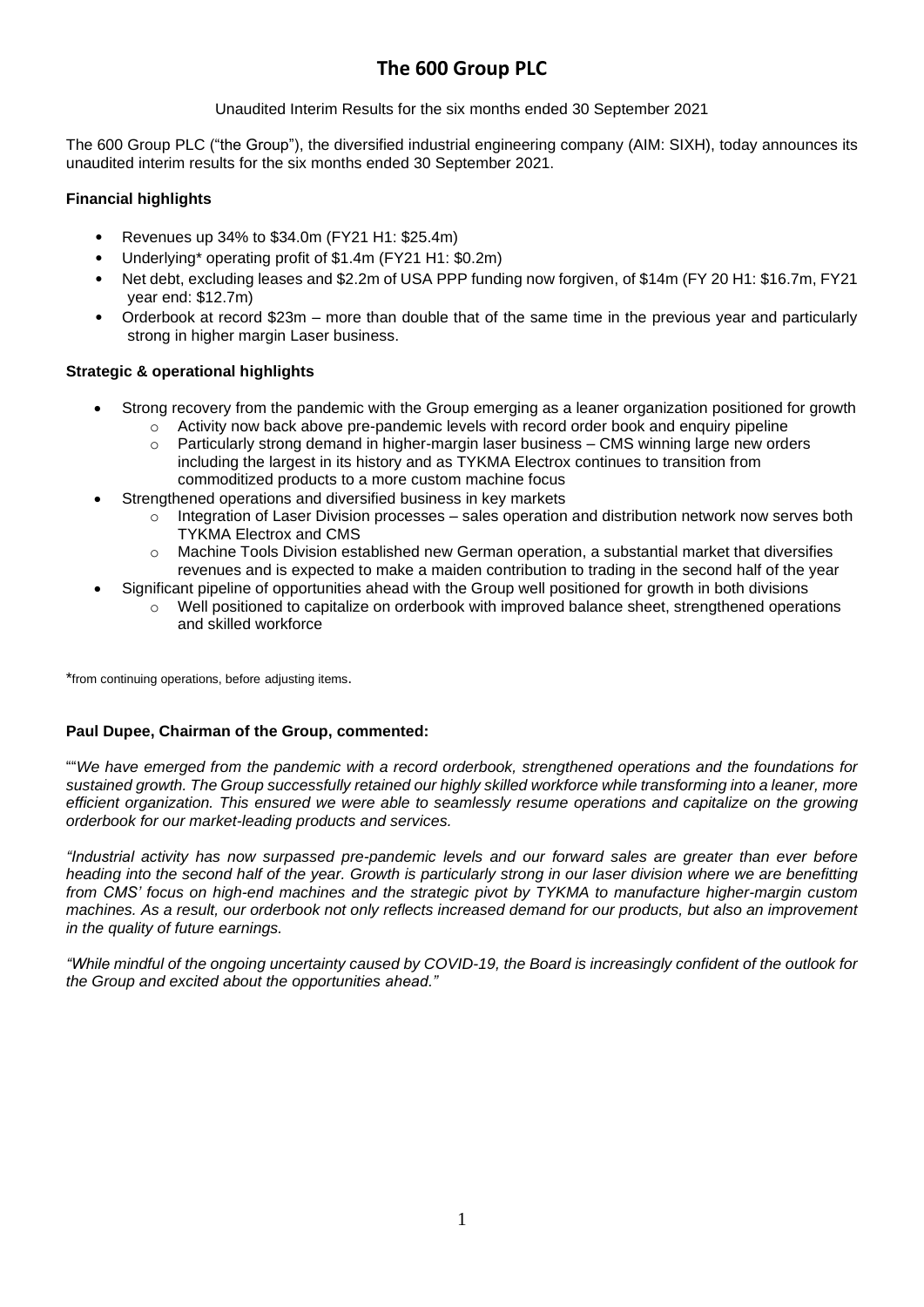# **Enquiries:**

| The 600 Group PLC<br>Paul Dupee, Executive Chairman<br>Neil Carrick, Company Secretary                                                         | Tel: +1-407-818-1123 / 01924 415000 |
|------------------------------------------------------------------------------------------------------------------------------------------------|-------------------------------------|
| <b>Instinctif Partners</b><br>Tim McCall                                                                                                       | Tel: 0207 457 2020                  |
| <b>Cenkos Securities plc (Nominated Adviser and Broker)</b><br>Ben Jeynes / Max Gould (Corporate Finance)<br>Alex Pollen / Henry Nicol (Sales) | Tel: 020 7397 8900                  |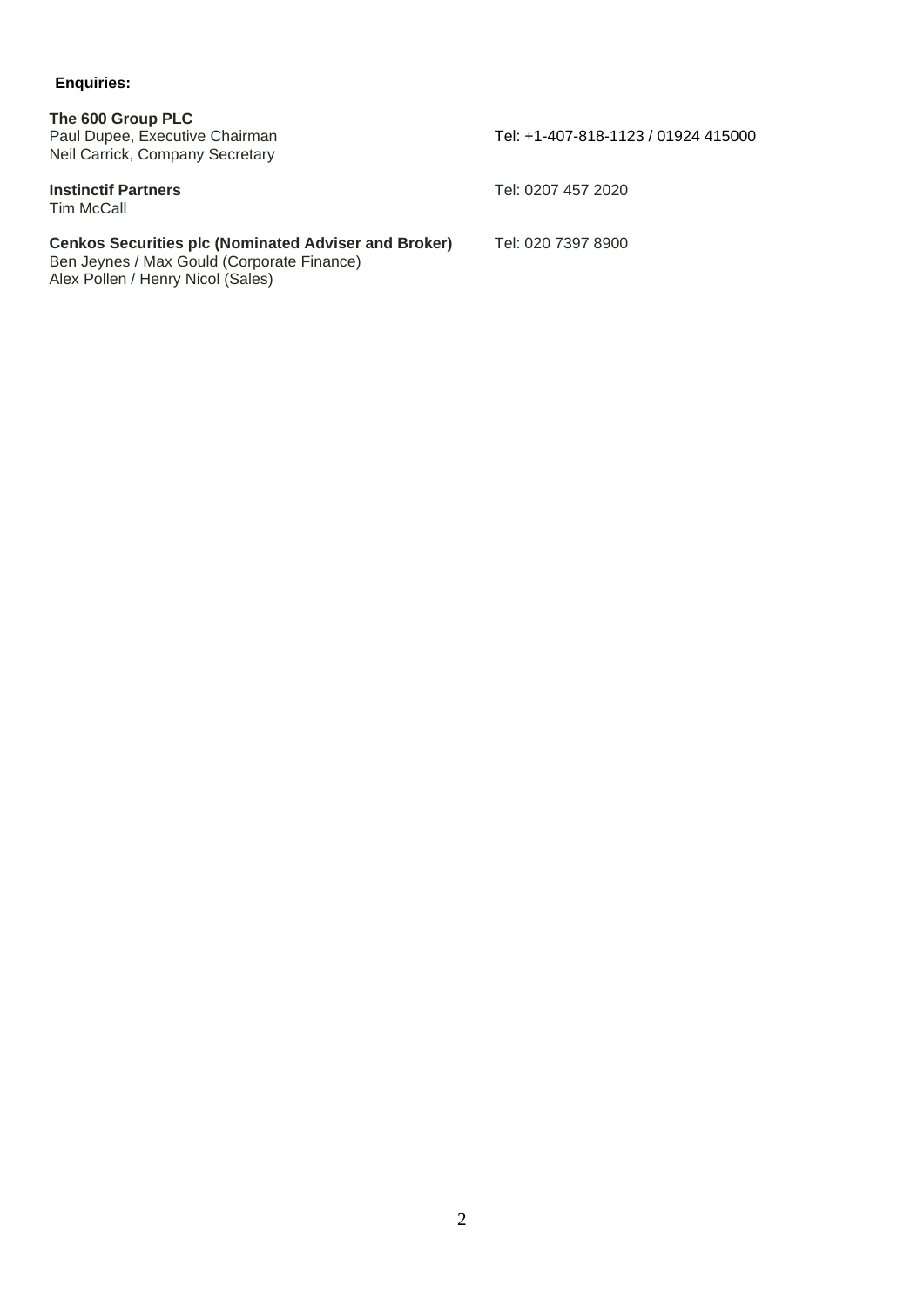## **The 600 Group Plc**

### **Chairman's Statement for the six months ended 30 September 2021**

### **Overview**

The six-month period ended 30 September 2021 has seen the Group recover strongly from the impact of the COVID-19 pandemic with much improved order intake, which has been particularly strong in the higher-margin laser Division. Thanks to the operational cost savings and government assistance programs during the pandemic the businesses were able to keep their core teams and skilled workforces together. This has allowed the businesses to react quickly to the significant increase in activity now being seen which is above pre-pandemic levels.

Revenue was up 34% to \$34m on the same period last year and the current order book at \$23m is more than double that of the previous year, providing a strong base for the second half of the financial year. Working capital has increased to support the significant uplift in activity, although borrowings are on a par with the previous half year at \$16.2m and include \$2.2m of USA Government Paycheck Protection Program (PPP) loans which were subsequently forgiven in early November 2021 and will be shown as other income in the second half of the year.

### **Results**

Revenue was up 34% at \$34.0m (FY 21 H1: \$25.4m) with net underlying operating profit (excluding adjusting items) at \$1.4m (FY21 H1:\$0.2m).

After taking account of interest on bank borrowings, loan notes and lease liabilities, the underlying profit for the Group pre-tax before adjusting items was \$0.7m (FY21 H1: loss \$0.6m) and a profit of \$0.7m (FY 21 H1:loss \$1.2m) after adjusting items.

The total profit for the financial period on continuing activities was \$1.8m (FY 21 H1: loss \$1.1m), providing Basic earnings of 1.52 cents (equivalent to 1.10p) per share (FY 210 H1: loss 0.93 cents (equivalent to 0.78p loss). The underlying continuing earnings per share (excluding adjusting items) were 0.45c (equivalent to 0.33p) (FY 21 H1: loss 0.36c (equivalent to 0.29p loss).

Given the continuing Global uncertainty no dividend is proposed.

### **Financial position**

Inventory levels have increased to support the significant uplift in activity but also as a result of supply issues where additional quantities are in transit due to extended delivery times as a consequence of container and transport issues. The Laser business has also brought forward several months of critical components to secure supply and also hedge against price increases. The machine tools Division has also invested in stock for the new German operation during this period. Inventory overall has increased by \$5.4m since 31 March 2021 to \$23.3m.

Trade and other receivables have also seen an increase from \$8.6m at March 2021 to \$9.8m. Receivables in Lasers, in particular on the custom higher specification sales, usually benefit from a significant deposit with order which helps to keep working capital lower in that Division.

Trade and other payables have increased in line with the revenue increase leaving the overall working capital increase at 23% (\$4.2m).

Investment in new equipment and improvement to the facilities at CMS of \$0.35m has been made during the period to bring more operations in house and help improve efficiencies as the volumes increase.

The three USA businesses took advantage in February 2021 of the second round of Government assistance under PPP legislation totaling \$2.2m. These loans are included in debt at 30 September 2021 but were subsequently forgiven in early November 2021. The forgiveness will be shown in other income in the second half of the financial year.

Total debt, excluding leases, at 30 September 2021 was \$16.2m against \$12.7m at 31 March 2021 and \$16.7m at 30 September 2020. The debt at 30 September 2021 includes the \$2.2m of PPP funding which has subsequently been forgiven.

The UK machine tools business also continues to have a government assistance loan repayable in September 2023 under the Coronavirus Large Business Interruption Loan Scheme (CLBILS). The repayment date of the Sterling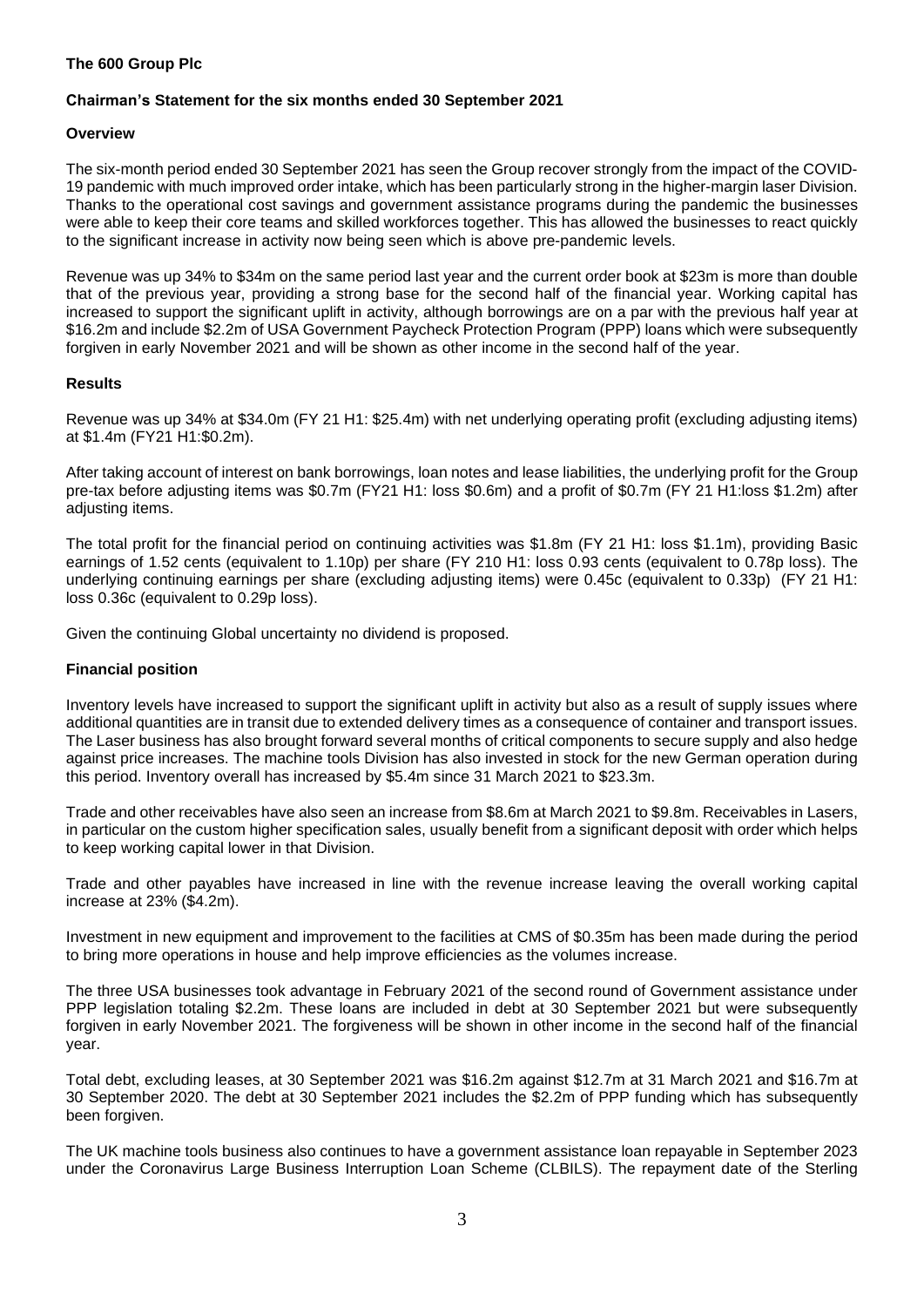denominated loan notes of \$10.8m was extended by 18 months to 14 August 2023 in July as were the 43.95m warrants to subscribe for ordinary shares at 20p.

Both Bank of America and HSBC continue to be very supportive during these difficult times and the annual reviews of the working capital facilities totaling \$11m have recently been renewed for a further 12 months. There remains very limited utilization of these facilities and the Group remains covenant compliant.

### **Adjusting items**

Adjusting Items have been noted separately to provide a clearer picture of the Group's underlying trading performance and are set out in note 4. The amortisation of acquisition intangibles relating to the acquisition of CMS of \$0.2m has been recorded as an adjusting item in operating expenses as has the cost of prior periods unpaid duty in TYKMA. As a consequence of the extension of the repayment date of the loan notes a credit of \$0.2m is recorded in financial income in respect of the adjustment to the carrying value of the amortised cost. The remaining discounted amount and costs will be amortised over the remaining term to August 2023 and the comparatives show the amortisation of the loan note discounting costs as adjusting items within finance costs. As a result of the change in the rate of UK Corporation tax from 19% to 25% there is a credit of \$1.3m shown in adjusting items taxation reflecting the increased value of the deferred tax assets in the UK.

### **Operating activities**

### *Industrial Laser systems*

The industrial laser Division experienced significant order growth from March 2021 onwards. This was particularly strong in the higher margin custom products where CMS specialises and into which the TYKMA Electrox business has migrated from the more commodity end of the market.

The orderbook at the end of September 2021 was nearly \$12m against just over \$3m at the same time last year. New machinery and improvements to the CMS site have been made during the period to improve efficiency and bring more operations in house. The Laser Division has also seen disruption and price increases in the supply chain. Several critical components including micro processing chips have been bought forward several months to secure supplies and hedge against price increases which has pushed up stockholding levels.

The Laser Division internal sales operation and distribution network now serves both TYKMA Electrox and CMS and further synergy benefits are being gained in cross fertilization of technology and product knowledge between the two businesses.

The development of new techniques and technology is forefront to the Division and the Group is supportive of this through both internal R &D and the search for appropriate bolt on acquisitions.

The results of the division were as follows:

|                   | <b>FY22 H1</b><br>\$m | <b>FY21 H1</b><br>\$m |
|-------------------|-----------------------|-----------------------|
| Revenues          | 15.2                  | 9.85                  |
| Operating profit* | 1.79                  | 0.24                  |
| Operating margin* | 11.8%                 | 2.4%                  |

\*from continuing operations, before adjusting items.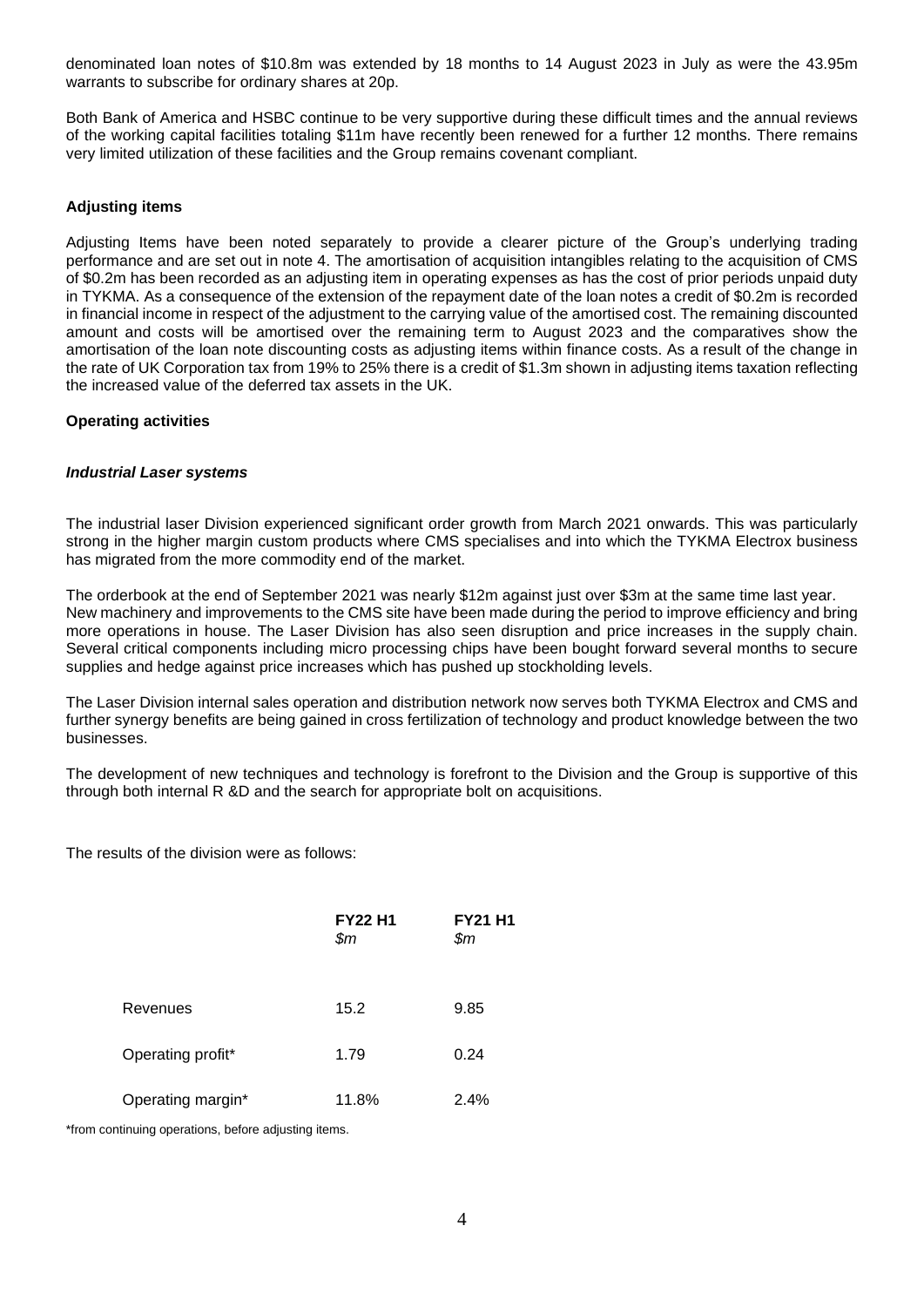### *Machine tools and precision engineered components*

Machine tool activity globally has seen a bounce back from the effects of the COVID-19 pandemic and although there remains some concern over COVID variants, supply chain and transportation issues, the forecasts for the industry are for continued double digit growth through 2021 and 2022. Both the UK and USA operations experienced growth of over 25% against the same period in the prior year, but Australian volumes struggled, and the business made a small operating loss with much of the country in various lockdowns until very recently. The Divisional growth overall was 21% up on the same period last year.

Order intake remains strong and the Divisional orderbook at over \$10m is up over 130% on the same time last year.

The German operation, in Dortmund, was established during the period, although only started trading in the second half of the financial year, with this reporting period incurring the set-up costs. This is an important market, almost the size of the USA, in machine tools and where the Colchester brand name is well known. The new operation will promote the direct sale of higher specification machines, support the existing distribution businesses and will reduce the impact of tariffs on UK to Europe sales.

All businesses have seen price increases in their supply chains and transportation cost increases and delivery issues due to container shortages, dock and lorry delays resulting from the increased global demand and labour shortages. Price increases and transport surcharges have largely had to be passed on to the end users.

The results of the division were as follows:

|                   | <b>FY22 H1</b> | <b>FY21 H1</b> |
|-------------------|----------------|----------------|
|                   | $\mathfrak{m}$ | \$m\$          |
| Revenues          | 18.81          | 15.55          |
| Operating profit* | 0.78           | 0.74           |
| Operating margin* | 4.2%           | 4.8%           |

\*from continuing operations, before adjusting items.

## **Summary and outlook**

The Group has seen a significant increase in activity in this first six months of the financial year and has a substantial order book and enquiry pipeline going into the second half of the year. The de-risking of the Group, both operationally and financially, in the recent past has created a platform from which it is now delivering on the strength of the Group's brands and technology and expanding the businesses into increasingly diversified higher margin niche markets worldwide.

Whilst there will continue to be concerns over COVID variants and supply chain disruption, given the strong orderbook activity and backlog the Board is confident that the fundamentals of brand promotion, investment in new, higher end product capabilities into new markets and selective acquisitions will lead to improved shareholder value in the future.

**Paul Dupee Chairman 15 November 2021 The 600 Group Plc**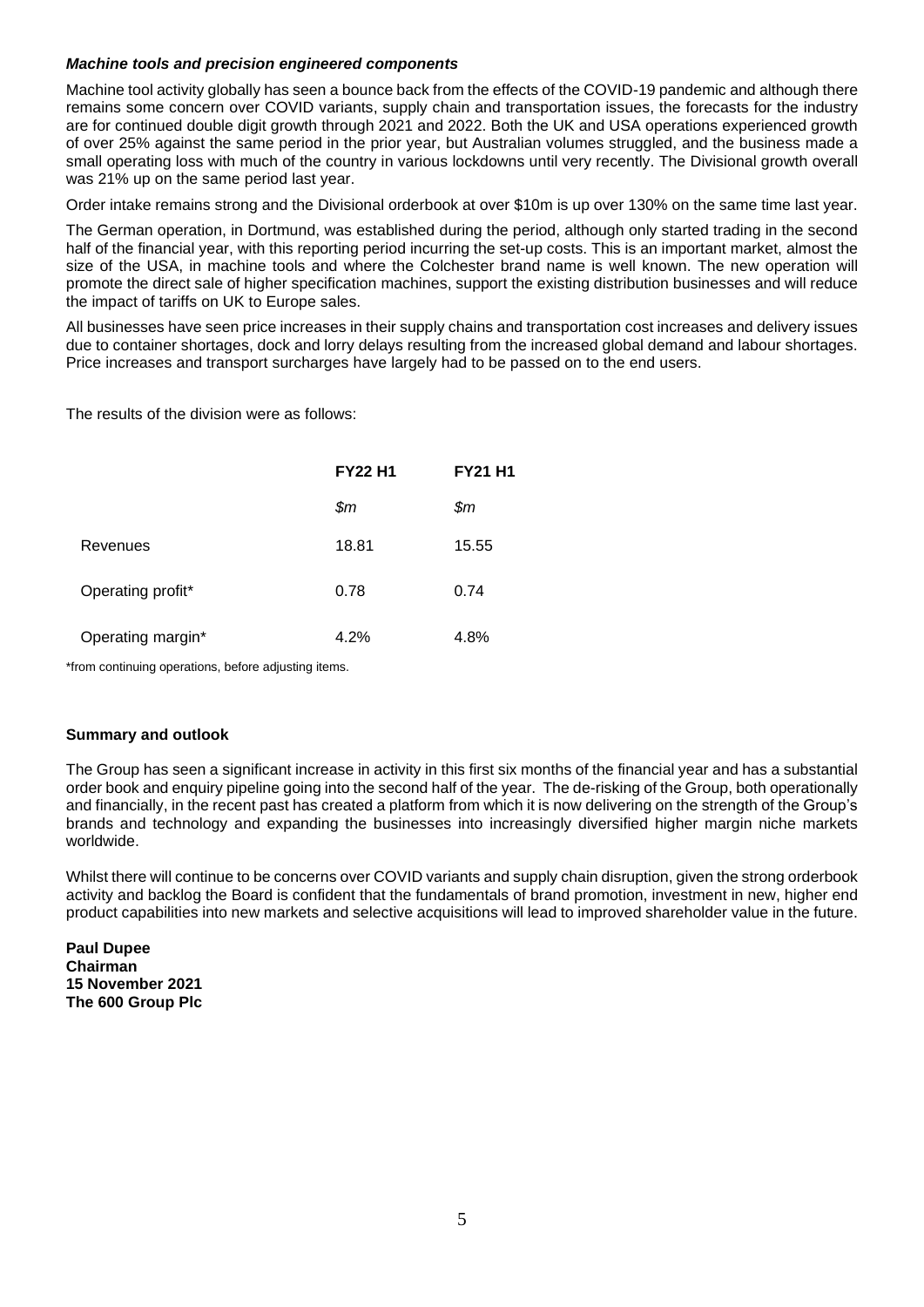# **Condensed consolidated income statement (unaudited)**

For the 26 week period ended 30 September 2021

|                                                                                       | <b>Before</b>           |                  | After        | Before       |                | After        |              |
|---------------------------------------------------------------------------------------|-------------------------|------------------|--------------|--------------|----------------|--------------|--------------|
|                                                                                       | <b>Adjusting</b>        | <b>Adjusting</b> | Adjusting    | Adjusting    | Adjusting      | Adjusting    |              |
|                                                                                       | Items                   | Items            | Items        | Items        | Items          | Items        |              |
|                                                                                       | 26 weeks                | 26 weeks         | 26 weeks     | 26 weeks     | 26 weeks       | 26 weeks     | 52 weeks     |
|                                                                                       | ended                   | ended            | ended        | ended        | ended          | ended        | ended        |
|                                                                                       | 30 September            | 30 September     | 30 September | 30 September | 30 September   | 30 September | 31 March     |
|                                                                                       | 2021                    | 2021             | 2021         | 2020         | 2020           | 2020         | 2021         |
|                                                                                       | \$000                   | \$000            | \$000        | \$000        | \$000          | \$000        | \$000        |
| Continuing                                                                            |                         |                  |              |              |                |              |              |
| Revenue                                                                               | 34,000                  |                  | 34,000       | 25,398       |                | 25,398       | 53,550       |
| Cost of sales                                                                         | (21, 769)               |                  | (21, 769)    | (16, 405)    |                | (16, 405)    | (34, 554)    |
| Adjusting items<br>in cost of sales                                                   |                         | (74)             | (74)         |              |                |              | (79)         |
| <b>Gross profit</b>                                                                   | 12,231                  | (74)             | 12,157       | 8,993        | $\overline{a}$ | 8,993        | 18,917       |
| Net operating<br>expenses                                                             | (10, 787)               |                  | (10, 787)    | (8,821)      |                | (8,821)      | (16, 376)    |
| Adjusting Items<br>in operating<br>expenses                                           |                         | (149)            | (149)        |              | (370)          | (370)        | (313)        |
| <b>Operating</b><br>profit/(loss)                                                     | 1,444                   | (223)            | 1,221        | 172          | (370)          | (198)        | 2,228        |
| <b>Bank interest</b>                                                                  | $\overline{\mathbf{r}}$ |                  | 7            | 6            |                | 6            | 3            |
| Loan note<br>amortisation<br>adjustment                                               |                         | 186              | 186          |              |                |              |              |
| <b>Financial</b><br>income                                                            | $\overline{7}$          | 186              | 193          | 6            | -              | 6            | $\mathbf{3}$ |
| Bank and other<br>interest                                                            | (535)                   |                  | (535)        | (555)        | $\overline{a}$ | (555)        | (1, 126)     |
| Interest on lease<br>liabilities                                                      | (185)                   |                  | (185)        | (191)        |                | (191)        | (373)        |
| Loan note<br>amortisation                                                             |                         |                  |              |              | (300)          | (300)        | (642)        |
| <b>Financial</b><br>expense                                                           | (720)                   |                  | (720)        | (746)        | (300)          | (1,046)      | (2, 141)     |
| Profit/(Loss)<br>before tax                                                           | 731                     | (37)             | 694          | (568)        | (670)          | (1, 238)     | 90           |
| Income tax<br>(charge)/credit                                                         | (197)                   | 1,286            | 1,089        | 140          |                | 140          | (2,663)      |
| Profit/(Loss) for<br>the period<br>attributable to<br>equity holders<br>of the parent | 534                     | 1,249            | 1,783        | (428)        | (670)          | (1,098)      | (2, 573)     |
| <b>Basic EPS</b>                                                                      | 0.45c                   |                  | 1.52c        | (0.36c)      |                | (0.93c)      | (2.19c)      |
| <b>Diluted EPS</b>                                                                    | 0.45c                   |                  | 1.49c        | (0.36c)      |                | (0.93c)      | (2.19c)      |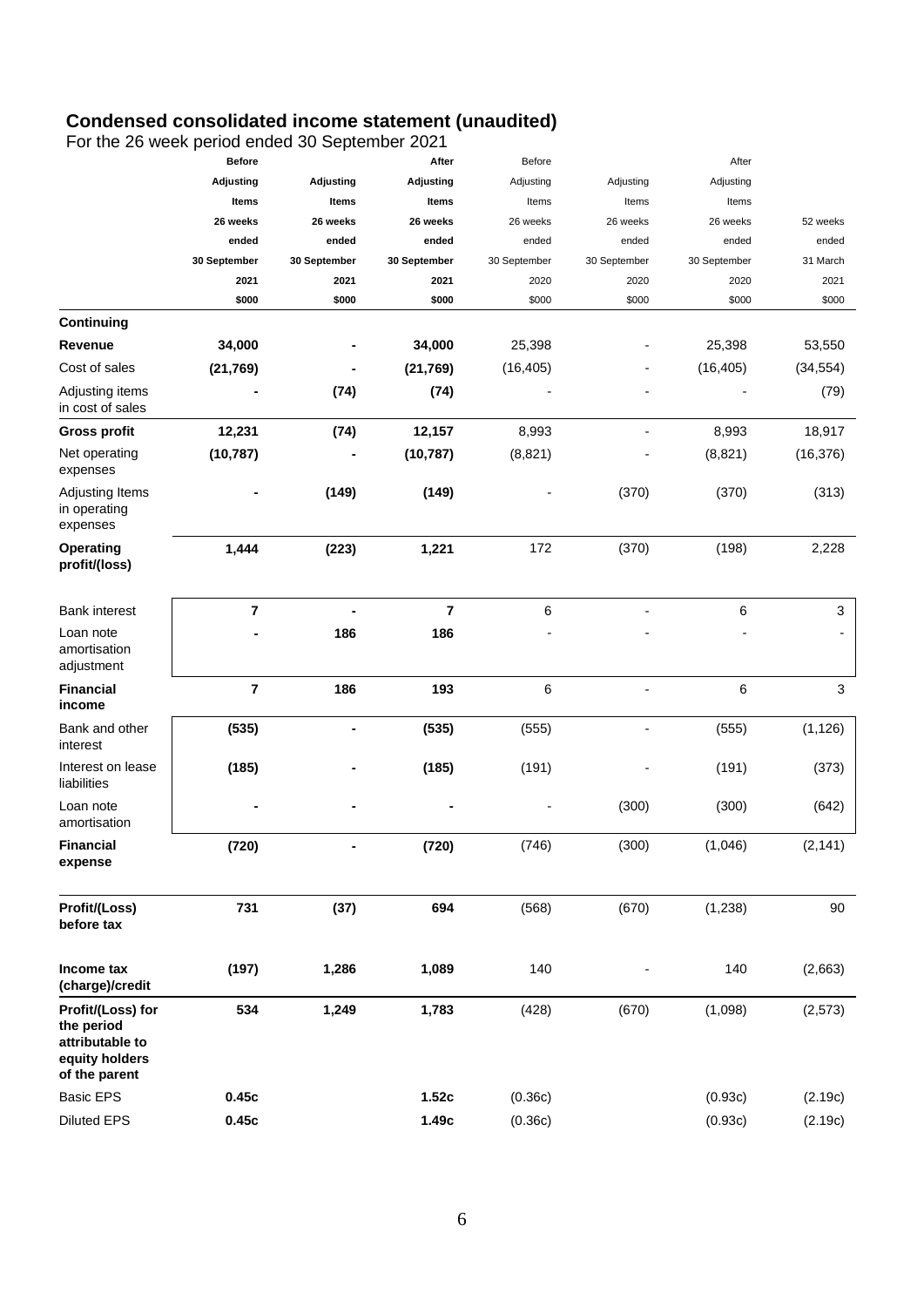# **Condensed consolidated statement of**

**comprehensive income (unaudited)**

For the 26 week period ended 30 September 2021

|                                                                                      | 26 weeks     | 26 weeks     | 52 weeks |
|--------------------------------------------------------------------------------------|--------------|--------------|----------|
|                                                                                      | <b>Ended</b> | Ended        | Ended    |
|                                                                                      | 30 September | 30 September | 31 March |
|                                                                                      | 2021         | 2020         | 2021     |
|                                                                                      | \$000        | \$000        | \$000    |
| Profit/(Loss) for the period                                                         | 1,783        | (1,098)      | (2,573)  |
| Other comprehensive (expense)/income:                                                |              |              |          |
| Items that will not be reclassified to the Income Statement:                         |              |              |          |
| Re-measurement of the net defined benefit asset                                      |              | 3            | 210      |
| Property revaluation                                                                 |              | 441          |          |
| Deferred taxation                                                                    |              |              | (51)     |
| Total items that will not be reclassified to the Income<br><b>Statement:</b>         |              | 444          | 159      |
| Items that are or may in the future be reclassified to the Income<br>Statement:      |              |              |          |
| Foreign exchange translation differences                                             | 205          | 41           | 514      |
| Total items that are or may be reclassified subsequently to<br>the Income Statement: | 205          | 41           | 514      |
| Other comprehensive income for the period, net of income<br>tax                      | 205          | 485          | 673      |
| Total comprehensive income/(expenses) for the period                                 | 1,988        | (613)        | (1,900)  |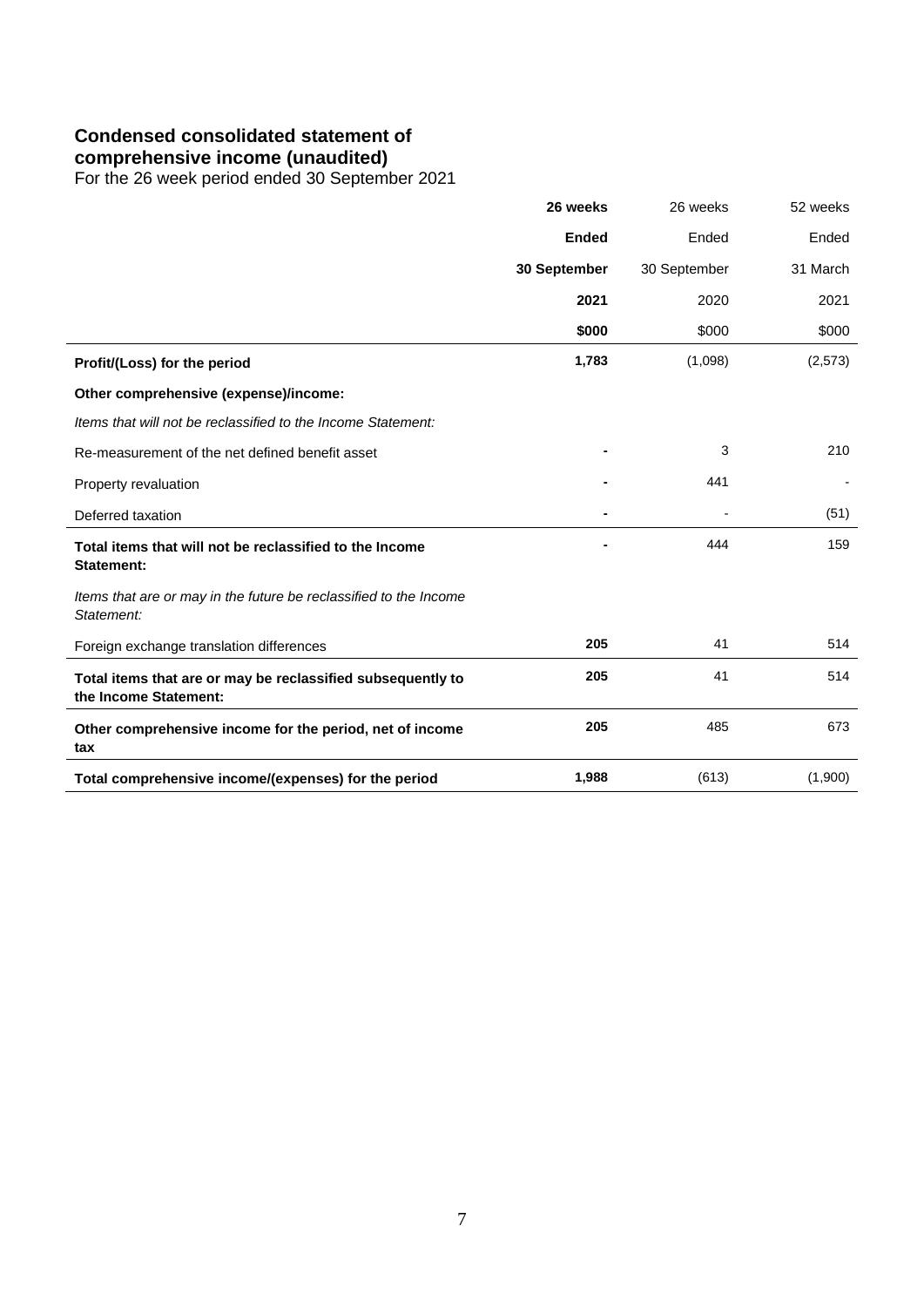# **Condensed consolidated statement of financial position (unaudited)**

As at 30 September 2021

|                                    | As at        | As at        | As at     |
|------------------------------------|--------------|--------------|-----------|
|                                    | 30 September | 30 September | 31 March  |
|                                    | 2021         | 2020         | 2021      |
|                                    | \$000        | \$000        | \$000     |
| <b>Non-current assets</b>          |              |              |           |
| Property, plant and equipment      | 2,918        | 2,876        | 2,808     |
| Goodwill                           | 13,174       | 13,174       | 13,174    |
| Other Intangible assets            | 3,561        | 3,723        | 3,726     |
| Deferred tax assets                | 4,140        | 4,415        | 2,765     |
| Right of use assets                | 8,252        | 8,712        | 8,988     |
|                                    | 32,045       | 32,900       | 31,461    |
| <b>Current assets</b>              |              |              |           |
| Inventories                        | 23,306       | 18,735       | 17,941    |
| Trade and other receivables        | 9,791        | 7,473        | 8,570     |
| Taxation                           |              | 75           |           |
| Deferred tax assets                | 809          | 1,463        | 809       |
| Assets classified as held for sale |              | 1,563        |           |
| Cash and cash equivalents          | 2,072        | 3,450        | 4,997     |
|                                    | 35,978       | 32,759       | 32,317    |
| <b>Total assets</b>                | 68,023       | 65,659       | 63,778    |
| <b>Non-current liabilities</b>     |              |              |           |
| Employee benefits                  | (1,090)      | (1, 271)     | (968)     |
| Loans and other borrowings         | (12,040)     | (14, 325)    | (1,590)   |
| Government Loans                   | (1,616)      | (1,549)      | (1,656)   |
| Lease Liabilities                  | (7, 139)     | (8,336)      | (7.801)   |
| Provisions                         | (203)        |              | (248)     |
|                                    | (22,088)     | (25, 481)    | (12, 263) |
| <b>Current liabilities</b>         |              |              |           |
| Trade and other payables           | (10, 559)    | (5,956)      | (8, 162)  |
| Deferred tax liability             |              | (195)        |           |
| Lease liabilities                  | (1, 471)     | (1,222)      | (1,505)   |
| Taxation                           | (368)        |              | (546)     |
| Provisions                         | (201)        | (613)        | (188)     |
| Government Loans                   | (2, 234)     | (2, 234)     | (2, 234)  |
| Loans and other borrowings         | (2, 398)     | (2,008)      | (12, 202) |
|                                    | (17, 231)    | (12, 228)    | (24, 837) |
| <b>Total liabilities</b>           | (39, 319)    | (37,709)     | (37, 100) |
| <b>Net assets</b>                  | 28,704       | 27,950       | 26,678    |
|                                    |              |              |           |
|                                    |              |              |           |
| Shareholders' equity               |              |              |           |
| Called-up share capital            | 1,803        | 1,803        | 1,803     |
| Share premium account              | 3,828        | 3,828        | 3,828     |
| Revaluation reserve                |              | 1,789        |           |
| Equity reserve                     | 201          | 201          | 201       |
| Translation reserve                | (6, 411)     | (7,089)      | (6,616)   |
| Retained earnings                  | 29,283       | 27,418       | 27,462    |
| <b>Total equity</b>                | 28,704       | 27,950       | 26,678    |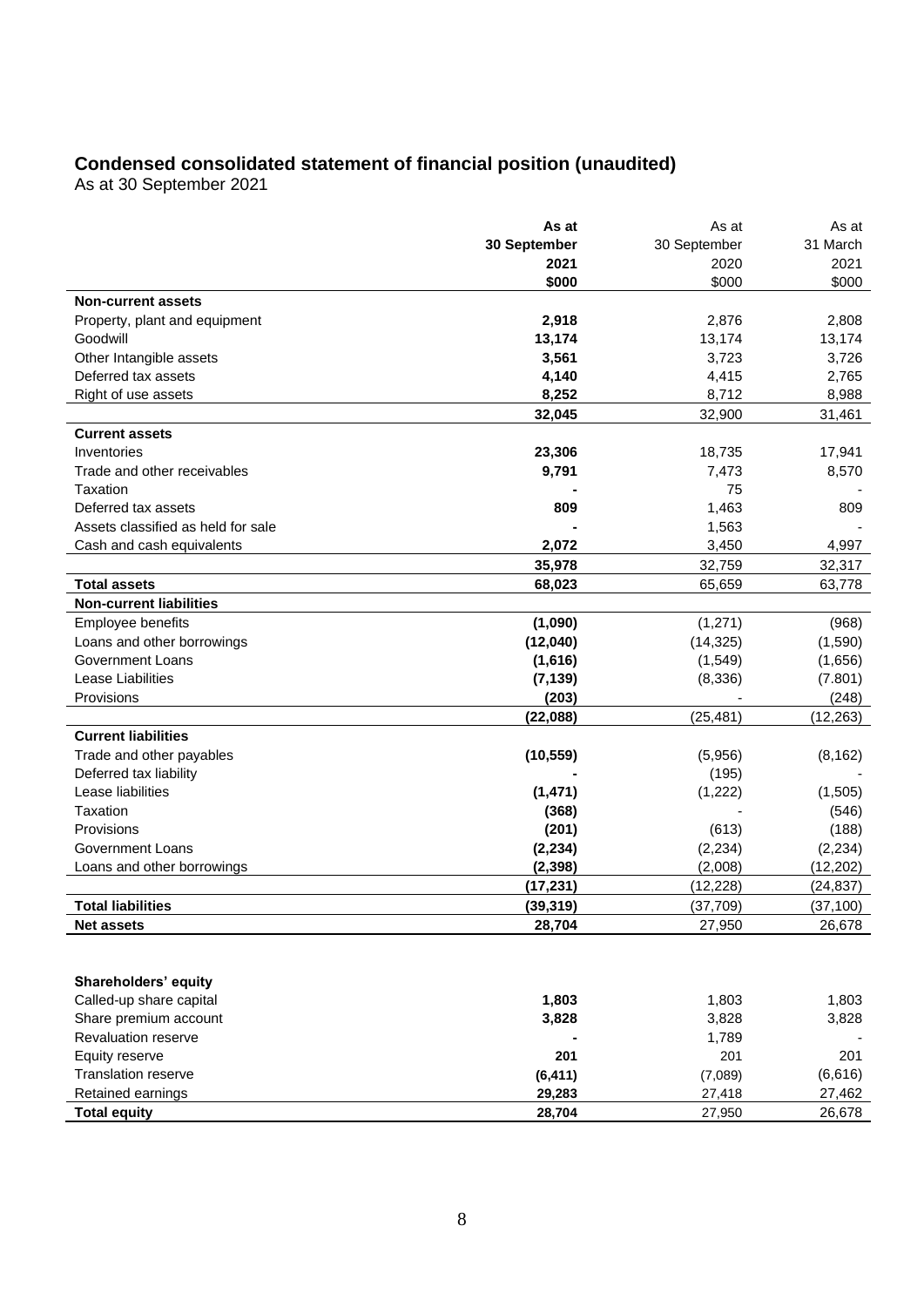# **Consolidated statement of changes in equity (unaudited)**

As at 30 September 2021

|                                 | Ordinary       | Share                    |                          |                |                          |          |          |
|---------------------------------|----------------|--------------------------|--------------------------|----------------|--------------------------|----------|----------|
|                                 | share          | premium                  | Revaluation              | Translation    | Equity                   | Retained |          |
|                                 | capital        | account                  | reserve                  | reserve        | reserve                  | Earnings | Total    |
|                                 | \$000          | \$000                    | \$000                    | \$000          | \$000                    | \$000    | \$000    |
| At 28 March 2020                | 1,803          | 3,828                    | 1,348                    | (7, 130)       | 201                      | 28,508   | 28,558   |
| Loss for the period             |                |                          |                          |                |                          | (1,098)  | (1,098)  |
| Other comprehensive income:     |                |                          |                          |                |                          |          |          |
| Foreign currency translation    |                |                          |                          | 41             |                          |          | 41       |
| Property revaluation            |                |                          | 441                      |                |                          |          | 441      |
| Net defined benefit movement    |                |                          |                          |                |                          | 3        | 3        |
| Total comprehensive income      | L,             | $\overline{\phantom{a}}$ | 441                      | 41             | $\overline{\phantom{a}}$ | (1,095)  | (613)    |
| Transactions with owners:       |                |                          |                          |                |                          |          |          |
| Credit for share-based payments | $\overline{a}$ | $\overline{a}$           | $\overline{\phantom{a}}$ |                |                          | 5        | 5        |
| Total transactions with owners  | ÷,             | $\overline{\phantom{a}}$ | $\overline{a}$           | $\overline{a}$ | $\overline{\phantom{a}}$ | 5        | 5        |
| At 30 September 2020            | 1,803          | 3,828                    | 1,789                    | (7,089)        | 201                      | 27,418   | 27,950   |
| Loss for the period             |                |                          |                          |                |                          | (1, 475) | (1, 475) |
| Other comprehensive income:     |                |                          |                          |                |                          |          |          |
| Foreign currency translation    |                |                          |                          | 473            |                          |          | 473      |
| Property revaluation            |                |                          | (1,789)                  |                |                          | 1,348    | (441)    |
| Net defined benefit movement    |                |                          |                          |                |                          | 207      | 207      |
| Deferred tax                    |                |                          |                          |                |                          | (51)     | (51)     |
| Total comprehensive income      | ÷              | $\overline{\phantom{a}}$ | $\overline{a}$           | 473            | -                        | 29       | (1, 287) |
| Transactions with owners:       |                |                          |                          |                |                          |          |          |
| Credit for share-based payments |                | $\overline{a}$           |                          |                | $\overline{a}$           | 15       | 15       |
| Total transactions with owners  |                | $\overline{a}$           | $\overline{\phantom{a}}$ |                | -                        | 15       | 15       |
| At 31 March 2021                | 1,803          | 3,828                    | $\blacksquare$           | (6,616)        | 201                      | 27,462   | 26,678   |
| Profit for the period           |                |                          |                          |                |                          | 1,783    | 1,783    |
| Other comprehensive income:     |                |                          |                          |                |                          |          |          |
| Foreign currency translation    |                |                          |                          | 205            |                          |          | 205      |
| Total comprehensive income      | ä,             | $\blacksquare$           | $\blacksquare$           | 205            | -                        | 1,783    | 1,988    |
| Transactions with owners:       |                |                          |                          |                |                          |          |          |
| Credit for share-based payments | $\blacksquare$ |                          | ٠                        |                | -                        | 38       | 38       |
| Total transactions with owners  | $\blacksquare$ | $\blacksquare$           | ۰                        | $\blacksquare$ | -                        | 38       | 38       |
| At 30 September 2021            | 1,803          | 3,828                    | $\blacksquare$           | (6, 411)       | 201                      | 29,283   | 28,704   |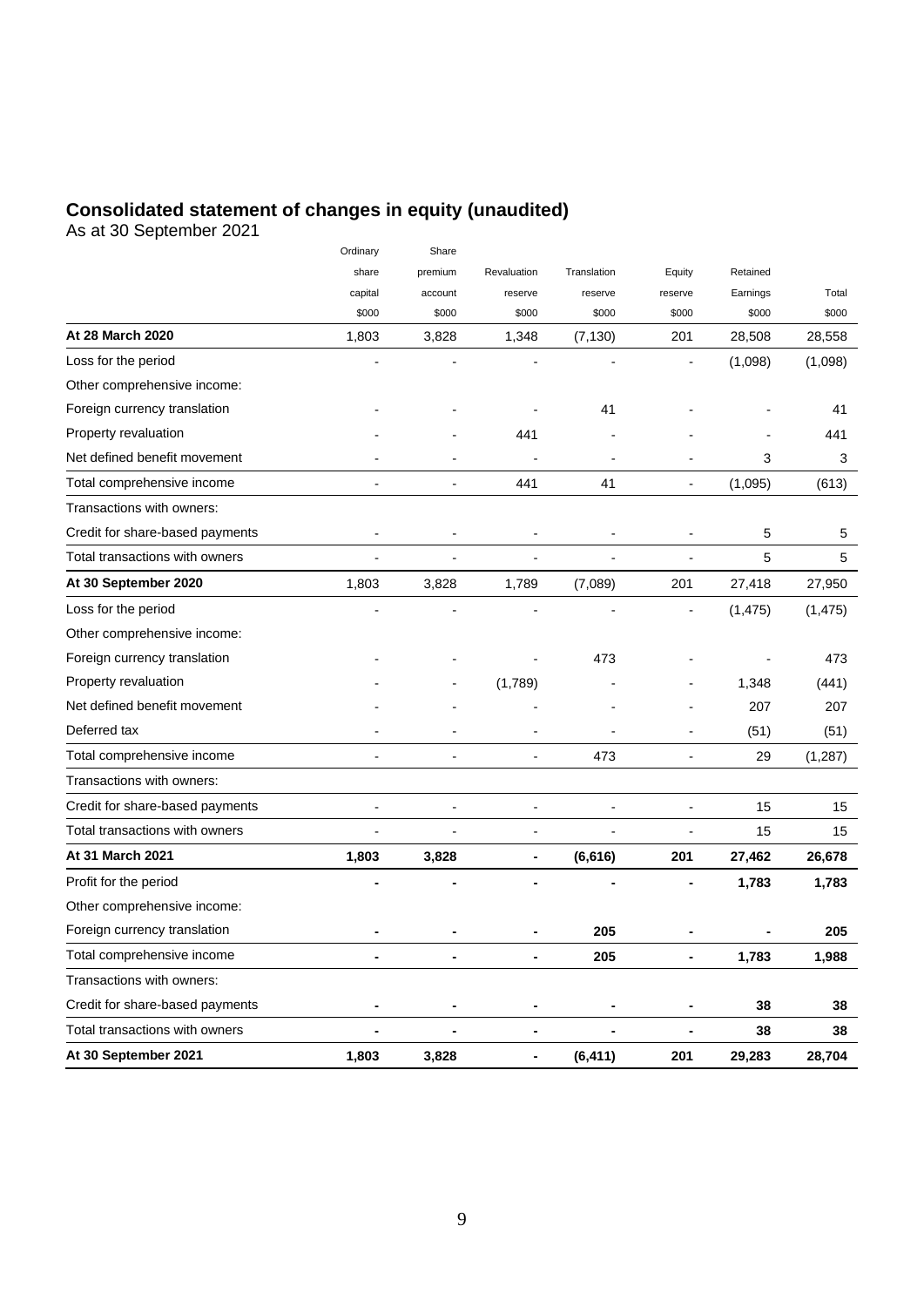# **Condensed consolidated cash flow statement (unaudited) For the 26 week period ended 30 September 2021**

|                                                           | 26 weeks ended | 26 weeks ended | 52 weeks ended |
|-----------------------------------------------------------|----------------|----------------|----------------|
|                                                           | 30 September   | 30 September   | 31 March       |
|                                                           | 2021           | 2020           | 2021           |
|                                                           | \$000          | \$000          | \$000          |
| Cash flows from operating activities                      |                |                |                |
| Profit/(loss) for the period                              | 1,783          | (1,098)        | (2, 573)       |
| <b>Adjustments for:</b>                                   |                |                |                |
| Amortisation of intangible assets                         | 207            | 206            | 417            |
| Depreciation                                              | 383            | 375            | 760            |
| Depreciation of IFRS16 Right of use assets                | 637            | 586            | 1,217          |
| Net financial expense/(income)                            | 527            | 1,040          | 2,138          |
| PPP Funding forgiven                                      |                |                | (2, 234)       |
| Non-cash adjusting items                                  | 74             |                | (357)          |
| (Profit)/loss on disposal of fixed assets                 | 19             | (9)            | (489)          |
| Equity share option expense                               | 38             | 5              | 20             |
| Income tax expense/(credit)                               | (1,089)        | (140)          | 2,663          |
| Operating cash flow before changes in working capital and | 2,579          | 965            | 1,562          |
| provisions                                                |                |                |                |
| (Increase) / decrease in trade and other receivables      | (1, 280)       | 799            | (56)           |
| (Increase)/decrease in inventories                        | (5, 519)       | 675            | 1,887          |
| Increase/(Decrease) in trade and other payables           | 2,274          | (2,728)        | (631)          |
| Employee benefit contributions                            | (60)           | (9)            | (118)          |
| Cash (used in)/generated from operations                  | (2,006)        | (298)          | 2,644          |
| Interest paid                                             | (535)          | (554)          | (1, 126)       |
| Lease interest                                            | (185)          | (191)          | (373)          |
| Net cash flows from operating activities                  | (2,726)        | (1,043)        | 1,145          |
| Cash flows from investing activities                      |                |                |                |
| Interest received                                         | 7              | 6              | 3              |
| Proceeds from sale of property, plant and equipment       |                | 81             | 1,745          |
| Purchase of property, plant and equipment                 | (531)          | (180)          | (494)          |
| Development expenditure capitalised                       | (58)           | (38)           | (228)          |
| Net cash from investing activities                        | (582)          | (131)          | 1,026          |
| Cash flows from financing activities                      |                |                |                |
| Proceeds from/(Net repayment of) external borrowing       | 1,096          | (1, 479)       | (5,063)        |
| Government assistance loans                               |                | 2,234          | 4,468          |
| <b>UK CLBILS Loans</b>                                    |                | 1,549          | 1,656          |
| <b>IFRS 16 Lease payments</b>                             | (586)          | (674)          | (1, 383)       |
| Net cash flows from financing activities                  | 510            | 1,630          | (322)          |
| Net (decrease)/increase in cash and cash equivalents      | (2,798)        | 456            | 1,849          |
| Cash and cash equivalents at the beginning of the period  | 4,997          | 2,878          | 2,878          |
| Effect of exchange rate fluctuations on cash held         | (127)          | 116            | 270            |
| Cash and cash equivalents at the end of the period        | 2,072          | 3,450          | 4,997          |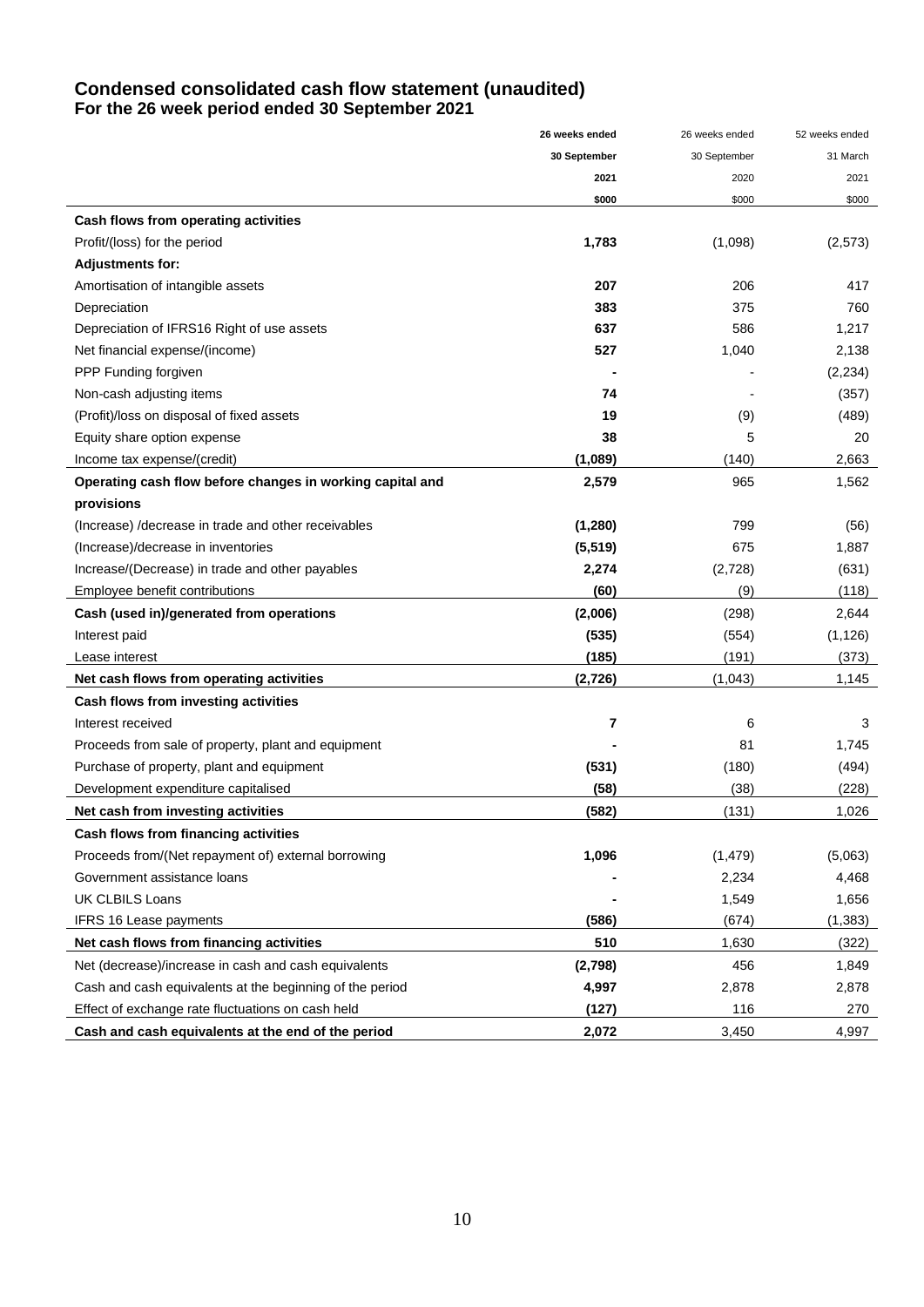# **Notes relating to the condensed consolidated financial statements**

For the 26-week period ended 30 September 2021

### **1. Basis of preparation and accounting policies**

These interim consolidated financial statements have been prepared using accounting policies based on International Financial Reporting Standards in conformity with the requirements of the Companies Act 2006. They do not include all disclosures that would otherwise be required in a complete set of financial statements and should be read in conjunction with the 31 March 2021 Annual Report. The financial information for the half years ended 30 September 2021 and 30 September 2020 does not constitute statutory accounts within the meaning of Section 434 (3) of the Companies Act 2006 and both periods are unaudited.

 The annual financial statements of The 600 Group Plc ('the Group') are prepared in accordance with International accounting standard in conformity with the requirements of the Companies Act 2006. The comparative financial information for the year ended 31 March 2021 included within this report does not constitute the full statutory Annual Report for that period. The statutory Annual Report and Financial Statements for 2021 have been filed with the Registrar of Companies. The Independent Auditors' Report on the Annual Report and Financial Statements for the year ended 31 March 2021 was unqualified, did not draw attention to any matters by way of emphasis and did not contain a statement under 498(2) - (3) of the Companies Act 2006.

 The Group has applied the same accounting policies and methods of computation in its interim consolidated financial statements as in its 2021 annual financial statements.

### **2. SEGMENT ANALYSIS**

IFRS 8 – "Operating Segments" requires operating segments to be identified on the basis of internal reporting about components of the Group that are regularly reviewed by the Board to allocate resources to the segments and to assess their performance. The chief operating decision maker has been identified as the Board.

The Board consider there to be two continuing operating segments being machine tools and precision engineered components and industrial laser systems.

The Board assess the performance of the operating segments based on a measure of operating profit/(loss). This measurement basis excludes the effects of Adjusting Items from the operating segments. Head Office and unallocated represent central functions and costs.

The following is an analysis of the Group's revenue and results by reportable segment:

| 26 Weeks ended 30 September 2021                     | <b>Machine</b>    |                |                    |                    |
|------------------------------------------------------|-------------------|----------------|--------------------|--------------------|
|                                                      | <b>Tools</b>      |                |                    |                    |
|                                                      | & Precision       | Industrial     |                    |                    |
|                                                      | <b>Engineered</b> | Laser          | <b>Head Office</b> |                    |
|                                                      | <b>Components</b> | <b>Systems</b> | & unallocated      | <b>Group Total</b> |
| Segmental analysis of revenue                        | \$000             | \$000          | \$000              | \$000              |
| <b>Total revenue</b>                                 | 18,806            | 15,194         | ٠                  | 34,000             |
| Operating profit/(loss) pre- adjusting items         | 780               | 1,791          | (1, 127)           | 1,444              |
| <b>Adjusting items</b>                               |                   | (74)           | (149)              | (223)              |
| Group operating profit/(loss)                        | 780               | 1,717          | (1,276)            | 1,221              |
| Other segmental information:                         |                   |                |                    |                    |
| Reportable segment assets                            | 31,627            | 19,745         | 16,651             | 68,023             |
| Reportable segment liabilities                       | (10, 045)         | (8, 515)       | (20, 759)          | (39, 319)          |
| Intangible & Property, plant and equipment additions | 40                | 478            | 71                 | 589                |
| Depreciation and amortisation                        | 497               | 505            | 225                | 1,227              |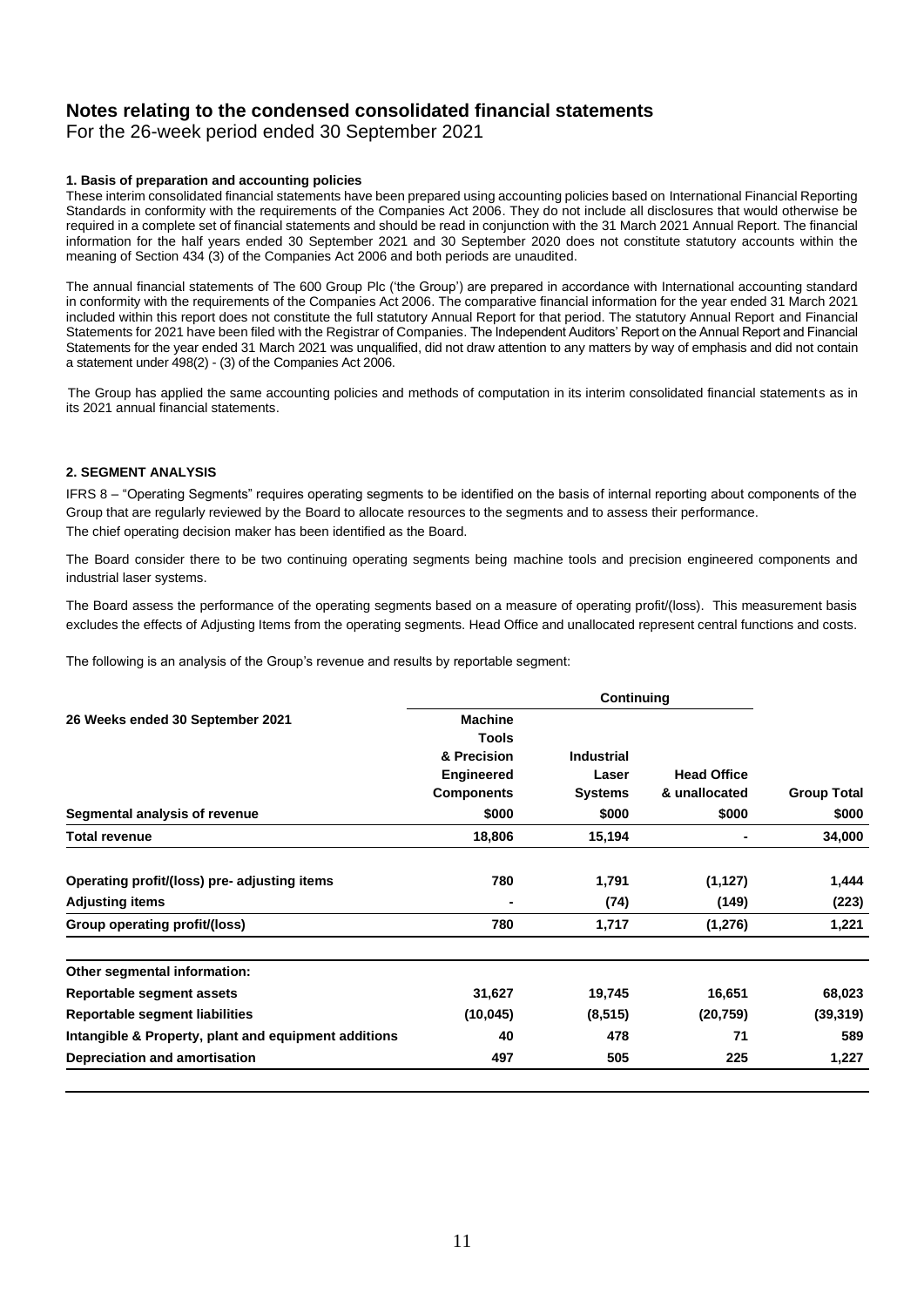### **2. SEGMENT ANALYSIS (continued)**

|                                                      | Continuing               |            |                    |           |  |
|------------------------------------------------------|--------------------------|------------|--------------------|-----------|--|
| 26 Weeks ended 30 September 2020                     | Machine<br>Tools         |            |                    |           |  |
|                                                      | & Precision              | Industrial |                    |           |  |
|                                                      | Engineered<br>Components | Laser      | <b>Head Office</b> |           |  |
|                                                      |                          | Systems    | & Unallocated      | Total     |  |
| Segmental analysis of revenue                        | \$000                    | \$000      | \$000              | \$000     |  |
| Total revenue                                        | 15,551                   | 9,847      |                    | 25,398    |  |
| Operating profit/(loss) pre adjusting items          | 737                      | 238        | (803)              | 172       |  |
| Adjusting items                                      |                          |            | (370)              | (370)     |  |
| Group operating profit/(loss)                        | 737                      | 238        | (1, 173)           | (198)     |  |
| Other segmental information:                         |                          |            |                    |           |  |
| Reportable segment assets                            | 34,542                   | 14,602     | 16,515             | 65,659    |  |
| Reportable segment liabilities                       | (19, 802)                | (5,250)    | (12, 657)          | (37, 709) |  |
| Intangible & Property, plant and equipment additions | 76                       | 135        |                    | 211       |  |
| Depreciation and amortisation                        | 494                      | 497        | 176                | 1,167     |  |

| 52 Weeks ended 31 March 2021<br>Segmental analysis of revenue           | Continuing                                                           |                             |                                     |                |  |
|-------------------------------------------------------------------------|----------------------------------------------------------------------|-----------------------------|-------------------------------------|----------------|--|
|                                                                         | Machine<br>tools<br>& precision<br>engineered<br>components<br>\$000 | Industrial laser<br>systems | <b>Head Office</b><br>& unallocated | Total<br>\$000 |  |
|                                                                         |                                                                      | \$000                       | \$000                               |                |  |
| Total revenue                                                           | 32,219                                                               | 21,331                      |                                     | 53,550         |  |
| Segmental analysis of operating profit/(loss) before<br>Adjusting Items | 2,801                                                                | 1,836                       | (2,017)                             | 2,620          |  |
| Adjusting Items                                                         | 452                                                                  | (79)                        | (765)                               | (392)          |  |
| Group operating profit/(loss)                                           | 3,253                                                                | 1,757                       | (2,782)                             | 2,228          |  |
| Other segmental information:                                            |                                                                      |                             |                                     |                |  |
| Reportable segment assets                                               | 33,469                                                               | 13,424                      | 16,998                              | 63,891         |  |
| Reportable segment liabilities                                          | (10, 781)                                                            | (5,586)                     | (20, 187)                           | (36, 554)      |  |
| Intangible & Property, plant and equipment additions                    | 176                                                                  | 432                         | 114                                 | 722            |  |
| Depreciation and amortisation                                           | 1,007                                                                | 1,016                       | 371                                 | 2,394          |  |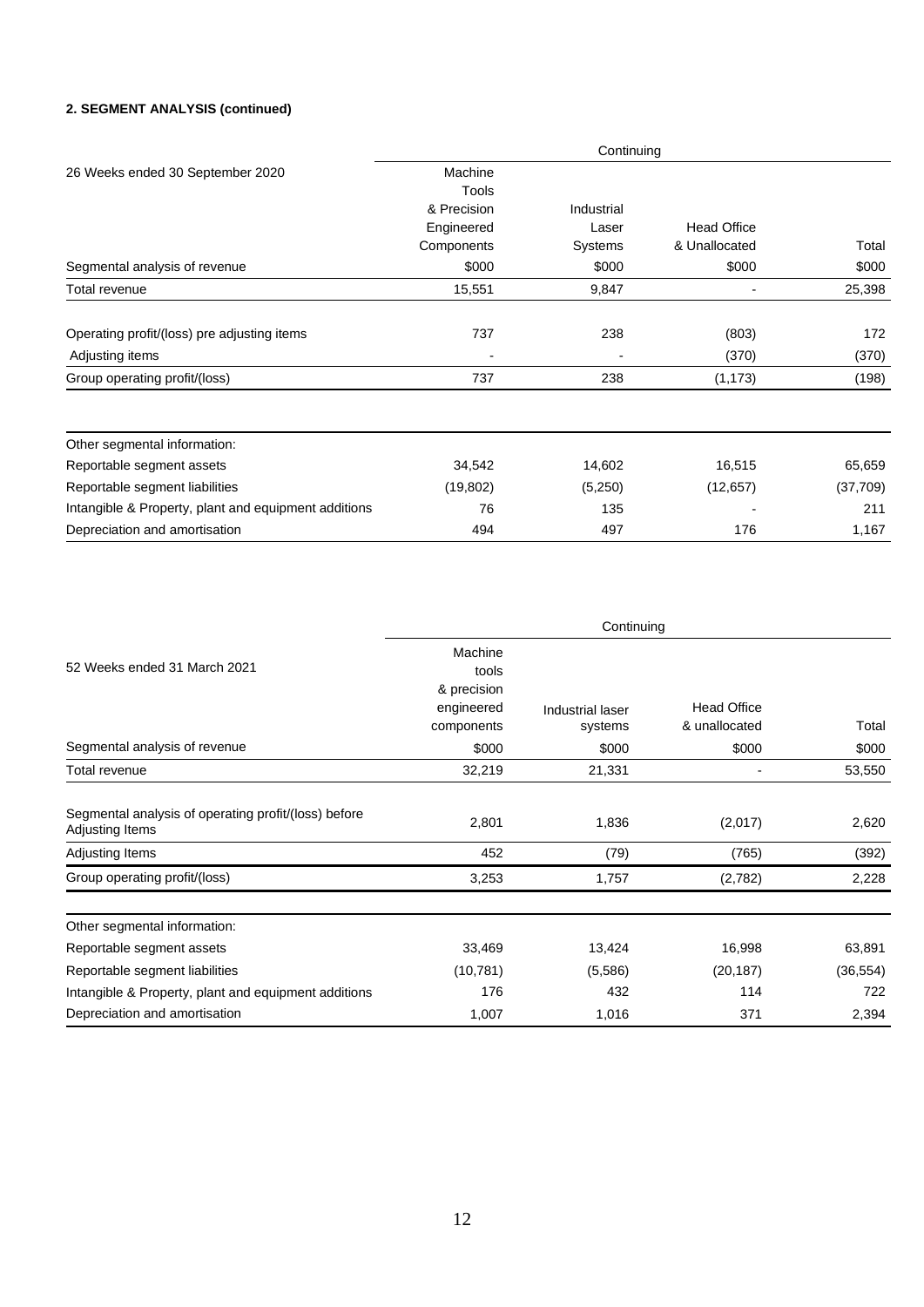#### **3. NET OPERATING EXPENSES**

|                              | 30 September 2021 | 30 September 2020 | 31 March 2021 |
|------------------------------|-------------------|-------------------|---------------|
|                              | \$000             | \$000             | \$000         |
| - government assistance      | 62                | 380               | 2,989         |
| - other operating income     |                   | 10                | 26            |
| Total other operating income | 69                | 390               | 3,015         |

|                                 | 30 September 2021 | 30 September 2020 | 31 March 2021 |
|---------------------------------|-------------------|-------------------|---------------|
|                                 | \$000             | \$000             | \$000         |
| - administration expenses       | 9,058             | 7,741             | 16,263        |
| - distribution costs            | 1,798             | 1,470             | 3,128         |
| $-$ adjusting items (note 4)    | 149               | 370               | 313           |
| <b>Total operating expenses</b> | 11,005            | 9.581             | 19,704        |
|                                 |                   |                   |               |
| Total net operating expenses    | 10,936            | 9.191             | 16.689        |

#### **4. ADJUSTING ITEMS**

The directors have highlighted transactions which are material and unrelated to the normal trading activity of the Group.

In the opinion of the directors the disclosure of these transactions should be reported separately for a better understanding of the underlying trading performance of the Group. These underlying figures are used by the Board to monitor business performance, form the basis of bonus incentives and are used for the purposes of the bank covenants.

The items below correspond to the table below;

- a) A charge of \$0.07m was expensed in cost of sales relating to US duty and tariff charges from prior year
- b) As a result of the outsourcing of manufacturing in the UK in the prior year, the existing premises were vacated and not sub-let at the time and therefore provisions were made for unavoidable costs in prior years, during the last financial year an assignment of the lease was agreed and many of these provisions were reversed resulting in a credit of \$0.6m. During the current period some previously paid costs have been refunded in relation to the original premises costs.
- c) The amortisation of the loan note costs and associated costs are shown in financial expense. These are non cash movements and relate to the discounting of the loan notes and associated costs which unwind over the term of the notes. In the current period a credit of \$0.18m was recognised in financial income as the term of the notes were extended.
- d) A charge was incurred as a result of the acquisition of Control Micro Systems Inc for legal and professional fees.
- e) Amortisation of intangible assets, including customer relationships, acquired through the Control Micro Systems Inc deal.
- f) Fees of \$0.01m relating to historical legal claims were expensed in the period
- g) Costs in relation to the Group reorganisation in prior periods relating to the transfer of management functions to Orlando Florida including the compensation for loss of office for the CFO's and COO.
- h) Profit on the disposal of the freehold premise in Brisbane, Australia, sold in October 2020, generated a profit of \$0.5m and proceeds of \$1.7m.

|                                                       | 30 September<br>2021<br>\$000 | 30 September<br>2020<br>\$000 | 31 March<br>2021<br>\$000 |
|-------------------------------------------------------|-------------------------------|-------------------------------|---------------------------|
| Items included in cost of sales:                      |                               |                               |                           |
| US Tariffs & Duty charges relating to prior years (a) | (74)                          |                               | (79)                      |
|                                                       | (74)                          |                               | (79)                      |
| Items included in operating profit:                   |                               |                               |                           |
| Unavoidable lease costs (b)                           | 33                            |                               | 350                       |
| Right of use impairment (b)                           |                               |                               | 227                       |
| Restructuring costs (g)                               |                               | (195)                         | (928)                     |
| Acquisition costs (d)                                 |                               |                               | (71)                      |
| Amortisation of acquisition intangibles (e)           | (172)                         | (175)                         | (343)                     |
| Legal costs (f)                                       | (10)                          |                               |                           |
| Profit on disposal of Australian property (h)         |                               |                               | 452                       |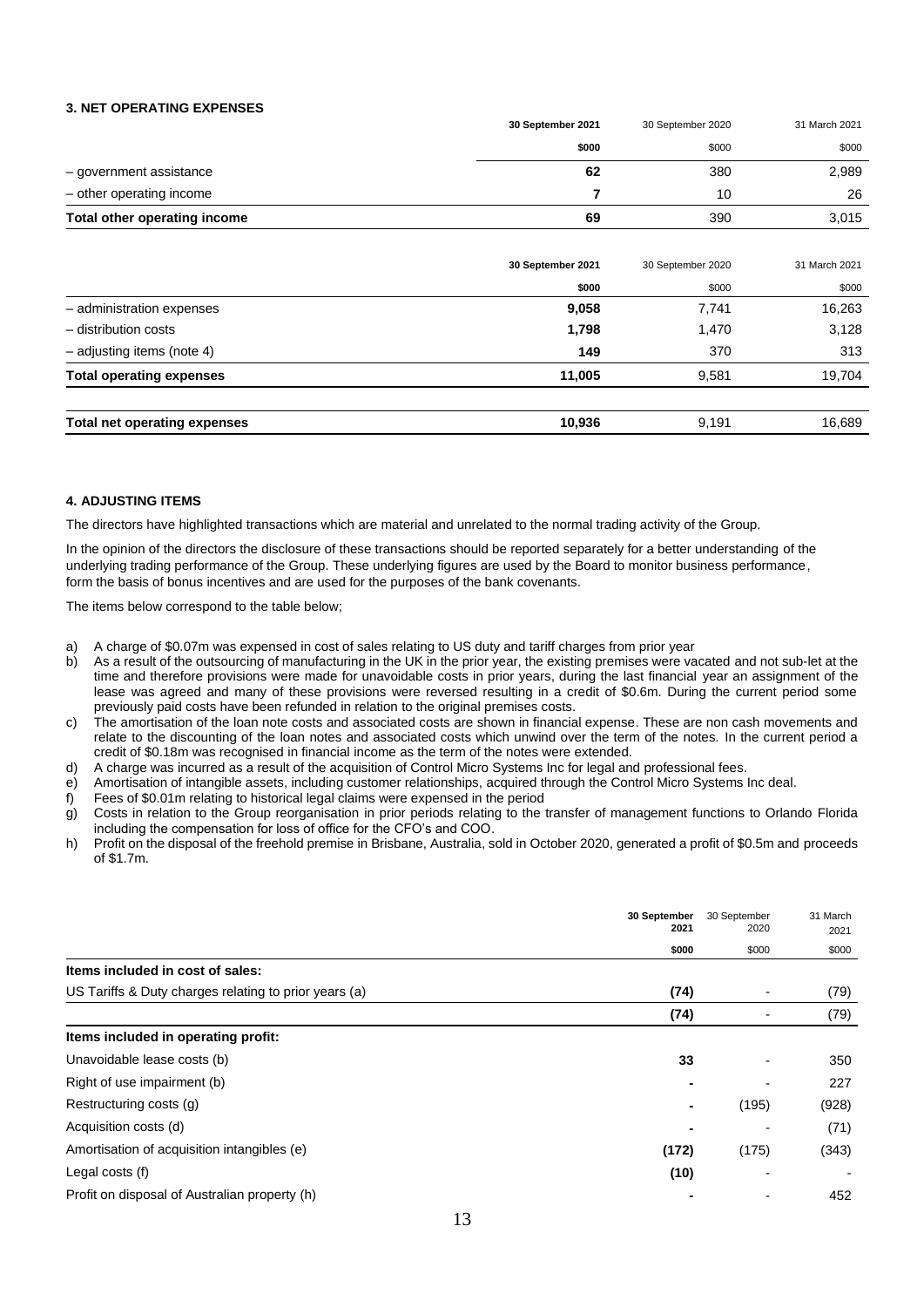|                                                        | (149) | (370) | (313)   |
|--------------------------------------------------------|-------|-------|---------|
| Items included in financial income/(expense):          |       |       |         |
| Amortisation of loan notes and associated expenses (c) | 186   | (300) | (642)   |
| Total adjusting items before tax                       | (37)  | (670) | (1,034) |
| Income tax on adjusting items                          | 1,286 |       | 257     |
| Total adjusting items after tax                        | 1.249 | (670) | (777)   |

## **5. FINANCIAL INCOME AND EXPENSE**

| <b>J. FINANGIAL INGOME AND EAFENSE</b>   |                   |                   |                  |
|------------------------------------------|-------------------|-------------------|------------------|
|                                          | 30 September 2021 | 30 September 2020 | 31 March<br>2021 |
|                                          | \$000             | \$000             | \$000            |
| Bank and other interest                  | 7                 | 6                 | 3                |
| Loan note amortisation adjustment        | 186               |                   |                  |
| <b>Financial income</b>                  | 193               | 6                 | 3                |
| Bank overdraft and loan interest         | (36)              | (92)              | (172)            |
| Other loan interest                      | (489)             | (463)             | (907)            |
| Finance charges on finance leases        | (10)              |                   | (12)             |
| Interest on employee benefit liabilities |                   |                   | (35)             |
| IFRS 16 - Lease interest                 | (185)             | (191)             | (373)            |
| Amortisation of loan note costs          |                   | (300)             | (642)            |
| <b>Financial expense</b>                 | (720)             | (1,046)           | (2, 141)         |
|                                          |                   |                   |                  |

# **6. TAXATION**

|                                                     | 30 September   | 30 September | 31 March |
|-----------------------------------------------------|----------------|--------------|----------|
|                                                     | 2021           | 2020         | 2021     |
|                                                     | \$000          | \$000        | \$000    |
| Current tax:                                        |                |              |          |
| Corporation tax at 25% (2020: 19%):                 |                |              |          |
| Overseas taxation:                                  |                |              |          |
| - current period                                    | (197)          | ٠            | (526)    |
| Total current tax charge                            | (197)          |              | (526)    |
| Deferred taxation:                                  |                |              |          |
| - current period                                    | $\blacksquare$ | 140          | (1,929)  |
| $-$ effect of rate change in UK                     | 1,286          |              |          |
| - prior period                                      | ٠              | ۰            | (208)    |
| Total deferred taxation charge                      | 1,286          | 140          | (2, 137) |
| Taxation charged/(credited) to the income statement | 1,089          | 140          | (2,663)  |
|                                                     |                |              |          |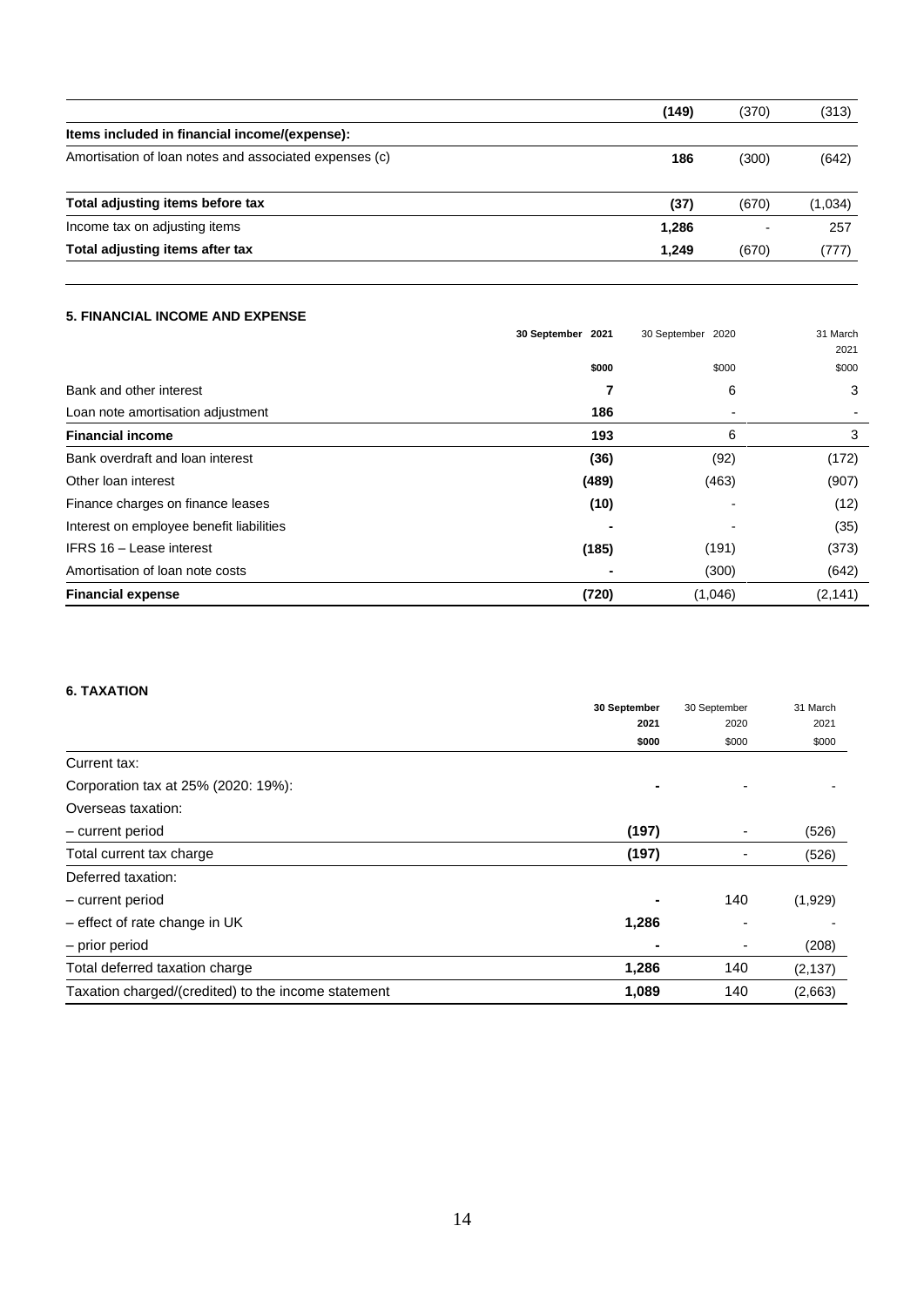#### **7. EARNINGS PER SHARE**

The calculation of the basic earnings per share of 1.52c (2020:loss 0.93c) is based on the earnings for the financial period attributable to the Parent Company's shareholders of \$1,783,000 (2020: loss \$1,098,000) and on the weighted average number of shares in issue during the period of 117,473,341 (2020: 117,473,341). At 30 September 2021, there were 8,190,000 (2020: 7,780,000) potentially dilutive shares on option and 43,950,000 (2020: 43,950,000) share warrants exercisable at 20p. The weighted average effect of these as at 30 September 2021 was 2,100,375 shares (2020: 1,630,000) giving a diluted earnings per share of 1.49c (2020: loss 0.93c).

|                                                                                       | 30 September<br>2021 | 30 September<br>2020 | 31 March<br>2021 |
|---------------------------------------------------------------------------------------|----------------------|----------------------|------------------|
| Weighted average number of shares                                                     | <b>Shares</b>        | Shares               | Shares           |
| Issued shares at start of period                                                      | 117,473,341          | 117,473,341          | 117,473,341      |
| Weighted average number of shares at end of period                                    | 117,473,341          | 117.473.341          | 117,473,341      |
| Weighted average number of 8,190,000 (2020:<br>7,780,000) potentially dilutive shares | 2,100,375            | 1,630,000            | 2,040,000        |
| Total Weighted average diluted shares                                                 | 119,573,716          | 119,103,341          | 119,513,341      |

|                                                 | 30 September 2021 | 30 September 2020 | 31 March 2021 |
|-------------------------------------------------|-------------------|-------------------|---------------|
|                                                 | \$000             | \$000             | \$000         |
| Total post tax earnings - continuing operations | 1,783             | (1,098)           | (2,573)       |
| <b>Basic EPS</b>                                | 1.52c             | (0.93c)           | (2.19c)       |
| <b>Diluted EPS</b>                              | 1.49c             | (0.93c)           | (2.19c)       |
| Underlying earnings                             | \$000             | \$000             | \$000         |
| Total post tax earnings - continuing operations | 1,783             | (1,098)           | (2,573)       |
| Adjusting items – per note 4                    | 1,249             | (670)             | 777           |
| Underlying earnings after tax                   | 534               | (428)             | (1,796)       |
| Underlying basic EPS                            | 0.45c             | (0.36c)           | (1.53c)       |
| Underlying diluted EPS                          | 0.45c             | (0.36c)           | (1.53c)       |

### **8. RECONCILIATION OF NET CASH FLOW TO NET DEBT**

|                                                  | 30 September 2021 | 30 September 2020 | 31 March 2021 |
|--------------------------------------------------|-------------------|-------------------|---------------|
|                                                  | \$000             | \$000             | \$000         |
| (decrease)/increase in cash and cash equivalents | (2,798)           | 456               | 1,849         |
| (decrease)/Increase in debt and finance leases   | (325)             | 2,345             | 6,820         |
| (decrease)/Increase in net debt from cash flows  | (3, 123)          | 2,801             | 8,669         |
| Net debt at beginning of period                  | (21, 991)         | (24, 142)         | (24, 142)     |
| Government assistance loans USA                  |                   | (2,234)           | (2, 234)      |
| Government assistance loans UK                   |                   | (1,549)           | (1,656)       |
| Lease liabilities increase                       | (199)             | (221)             | (502)         |
| Loan costs amortization and adjustments          | 181               | (305)             | (675)         |
| Exchange effects on net funds                    | 306               | (574)             | (1,451)       |
| Net debt at end of period                        | (24, 826)         | (26, 224)         | (21, 991)     |